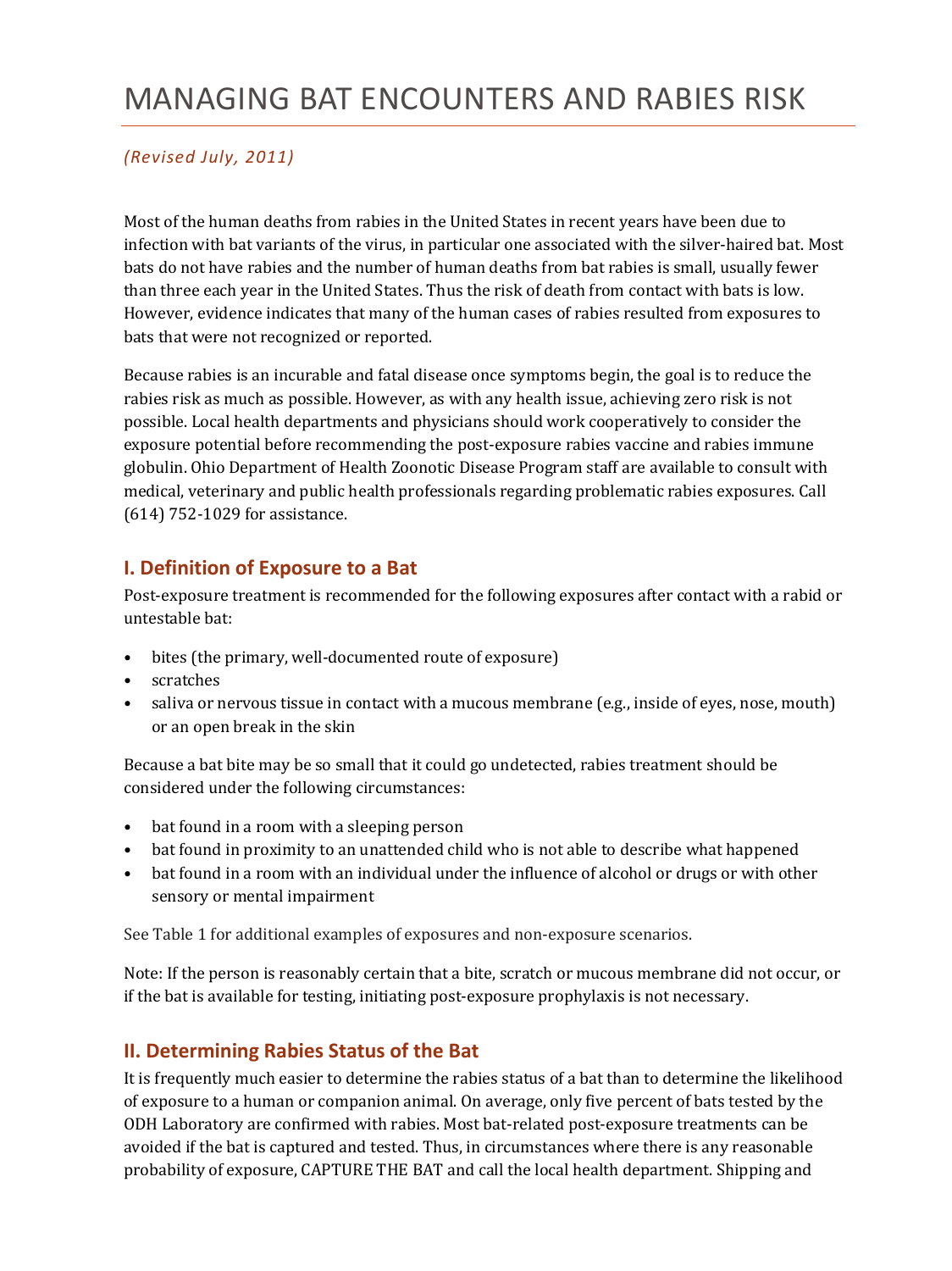testing procedures can be found with the Ohio Department of Health Rabies Test Submission Report <http://www.odh.ohio.gov/pdf/forms/hea2539.pdf> .

| Table 1: What's the Rabies Exposure Risk? Examples of Bat-Human Interactions                                                                                                                                                                                                                                                                                                                                                                                                                                                                                                                                                                                                                                                                                                                                                                                                                                                                                                                                                                                                                                                                    |                                                                                                                                                                                                                                                                                                                                                                                                                                                                                                                                                                                                                                                                                                                                                                                                                                                                                                                                                   |
|-------------------------------------------------------------------------------------------------------------------------------------------------------------------------------------------------------------------------------------------------------------------------------------------------------------------------------------------------------------------------------------------------------------------------------------------------------------------------------------------------------------------------------------------------------------------------------------------------------------------------------------------------------------------------------------------------------------------------------------------------------------------------------------------------------------------------------------------------------------------------------------------------------------------------------------------------------------------------------------------------------------------------------------------------------------------------------------------------------------------------------------------------|---------------------------------------------------------------------------------------------------------------------------------------------------------------------------------------------------------------------------------------------------------------------------------------------------------------------------------------------------------------------------------------------------------------------------------------------------------------------------------------------------------------------------------------------------------------------------------------------------------------------------------------------------------------------------------------------------------------------------------------------------------------------------------------------------------------------------------------------------------------------------------------------------------------------------------------------------|
| <b>Probable Rabies Exposure</b>                                                                                                                                                                                                                                                                                                                                                                                                                                                                                                                                                                                                                                                                                                                                                                                                                                                                                                                                                                                                                                                                                                                 | <b>Low Probability of Rabies Exposure</b>                                                                                                                                                                                                                                                                                                                                                                                                                                                                                                                                                                                                                                                                                                                                                                                                                                                                                                         |
| Post-exposure prophylaxis should be considered                                                                                                                                                                                                                                                                                                                                                                                                                                                                                                                                                                                                                                                                                                                                                                                                                                                                                                                                                                                                                                                                                                  | Post-exposure prophylaxis not generally<br>recommended                                                                                                                                                                                                                                                                                                                                                                                                                                                                                                                                                                                                                                                                                                                                                                                                                                                                                            |
| unattended young child is found handling a bat<br>$\bullet$<br>person touches bat without seeing the part of<br>$\bullet$<br>the bat they touched<br>bat flies into someone of any age and touches<br>$\bullet$<br>bare skin<br>adult sees bat fly near a child and child reports<br>"it hit me"<br>someone, with bare feet, steps on a live or dead<br>bat<br>unidentified flying object hits someone and the<br>$\bullet$<br>time of day (dusk or dawn), presence of marks<br>where it hit, and place that it was coming from<br>(good for roosting bats) all support that it was<br>a bat and not a bird or insect<br>person awakens to find a bat in the room with<br>$\bullet$<br>them<br>adult comes into room where a young child was<br>left alone for a period of time, and live bat is<br>found near child<br>person slept in camp cabin which was small,<br>$\bullet$<br>closed-in, and bats were swooping past<br>sleeping people<br>bat found on ground near unattended infant,<br>$\bullet$<br>toddler, or a person with sensory or mental<br>impairment<br>person puts hand in firewood or brush, feels<br>pain, then sees a bat | • teenager or adult touches the fur, wings, or<br>legs of a live bat while looking at it<br>• bat brushes past thick long hair of teenager<br>or adult and they are certain there was no<br>skin contact<br>• person has contact with a completely<br>dried-up carcass of a bat<br>• person has touched a stick or object that a<br>bat had contacted<br>• bat swoops past awake teenager or adult,<br>but the person does not feel the bat touch<br>them<br>• dead bat found in room of home with no<br>evidence that child touched it<br>• bats are heard or seen in walls or attic of<br>house<br>• bats are found in other parts of the house<br>even if bedroom doors were open<br>• bats are heard or seen hanging from upper<br>rafters of large A-frame cabin<br>• bat guano or other signs of bats are found in<br>sleeping quarters<br>• bat found in sleeping quarters at a time<br>when no one is there or there is an awake<br>adult |

## **III. Recommendations for bat capture in a building include:**

- wear gloves and avoid direct skin contact with the bat
- avoid damage to the bat's head
- confine the bat to one room (close the windows, the room doors and closet doors)
- turn on lights if room is dark
- wait for the bat to land
- cover the bat with a coffee can or similar container
- slide a piece of cardboard under the can, trapping the bat
- tape the cardboard tightly to the can
- if necessary, use a net or long pole with a piece of duct tape (sticky side out) to capture bat